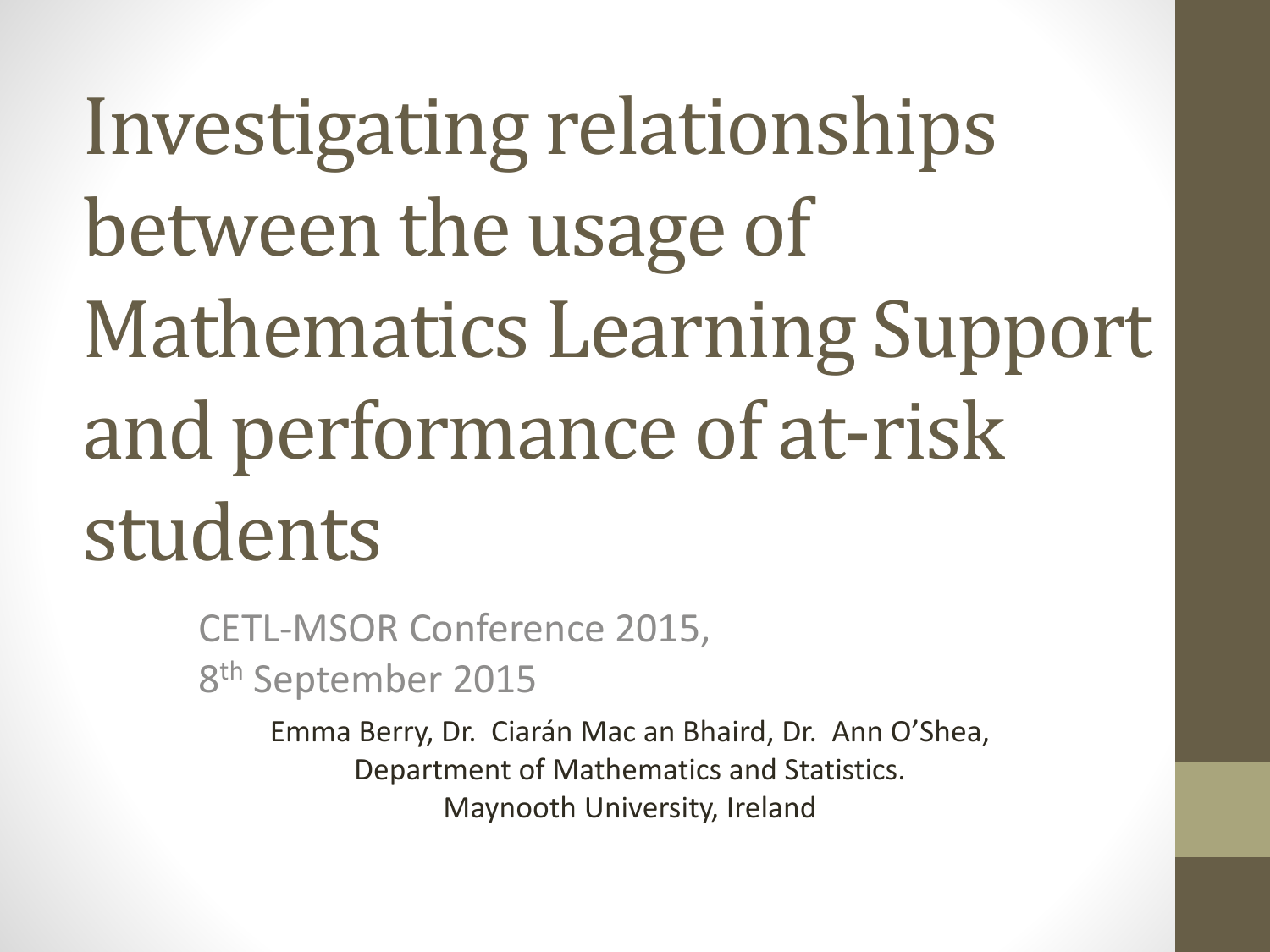#### **Overview**

- The MSC was established in Maynooth University in 2007
- The MSC was originally set up to help students who were deemed "at risk" of failing first year, these are the students who either
	- failed a diagnostic test given at the start of the year or
	- received a B or lower in Ordinary level Maths for their Leaving **Certificate**
- Initial research found strong evidence of a relationship between support centre attendance and success in exams, particularly for "at risk" students
- In recent years the number of students availing of this service has increased dramatically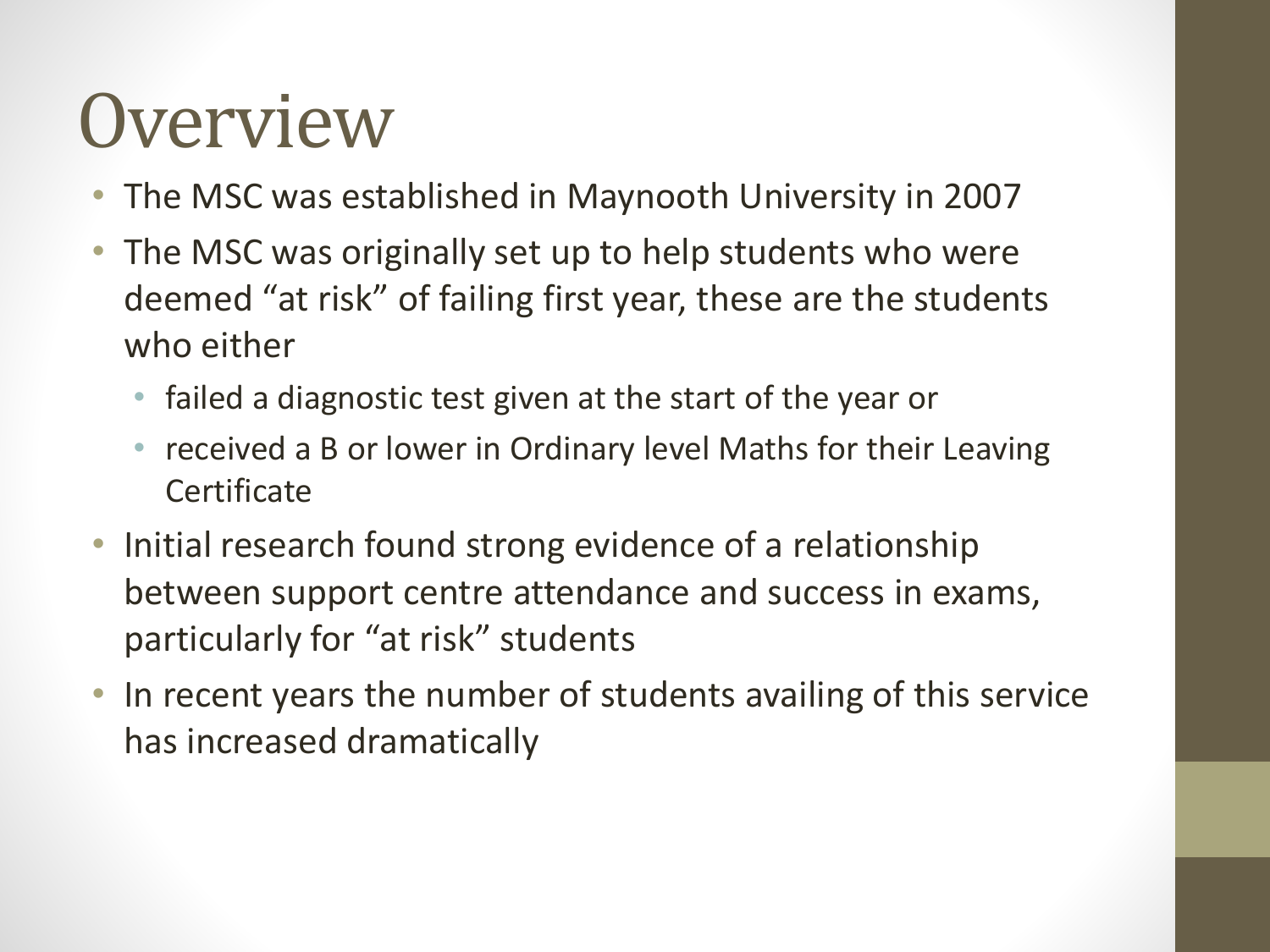#### **Overview**

| <b>Year</b> | <b>Number Students Registered</b> | <b>Number of visits</b> |
|-------------|-----------------------------------|-------------------------|
| 2012/2013   | 933                               | 14,927                  |
| 2011/2012   | 849                               | 13,895                  |
| 2010/2011   | 600                               | 7,898                   |
| 2009/2010   | 599                               | 7,262                   |
| 2008/2009   | 509                               | 4,647                   |
| 2007/2008   | 273                               | 2,493                   |

Number of students studying mathematics stable at approx. 1000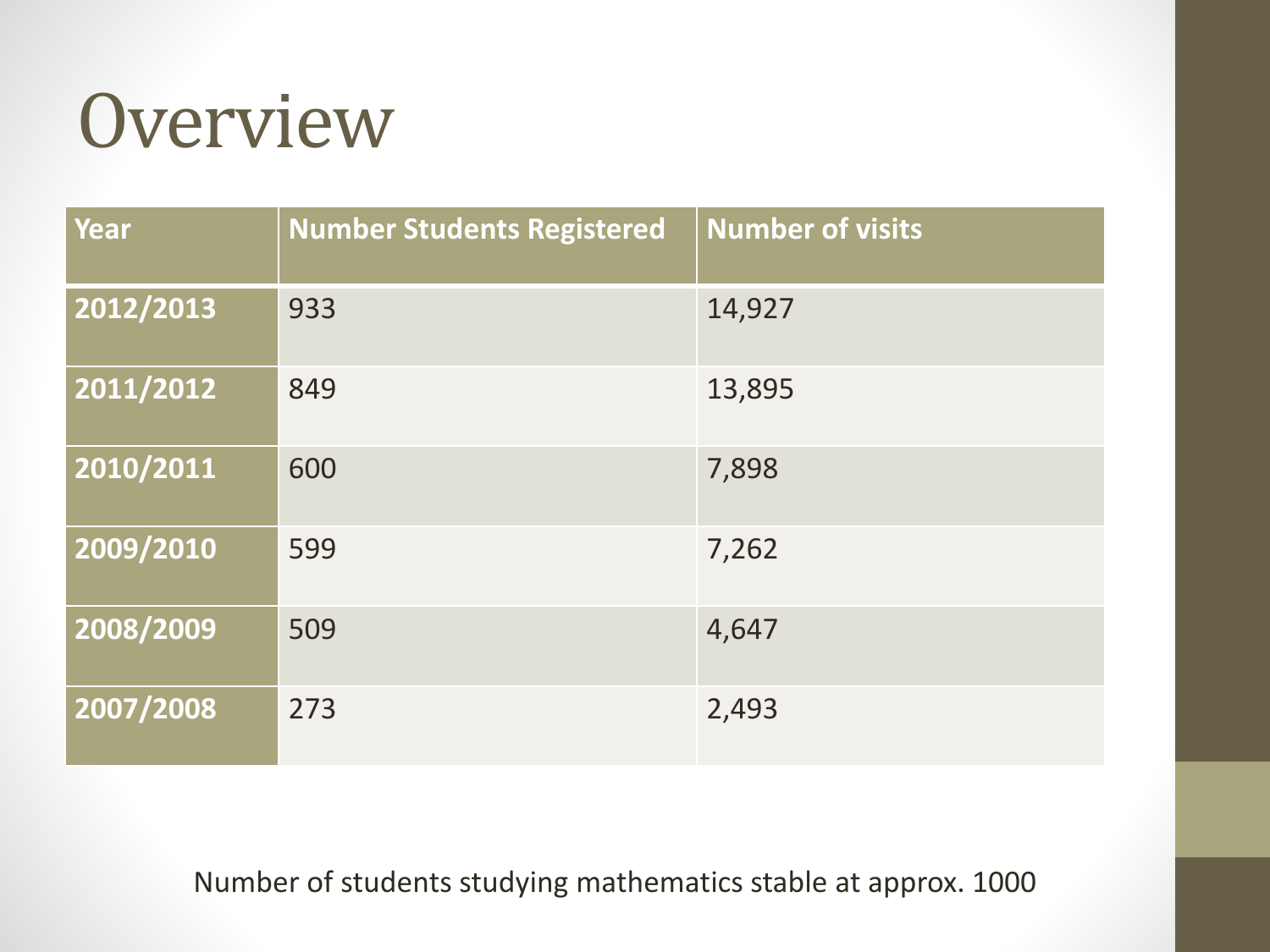#### **Overview**

Concerns:

- a. Was the group it was originally intended for still using it and were they still benefitting from it?
- b. What is the relationship, if any, between duration of time spent at the drop in sessions and student success?
- c. Were the days of the week in which students attended important for student success?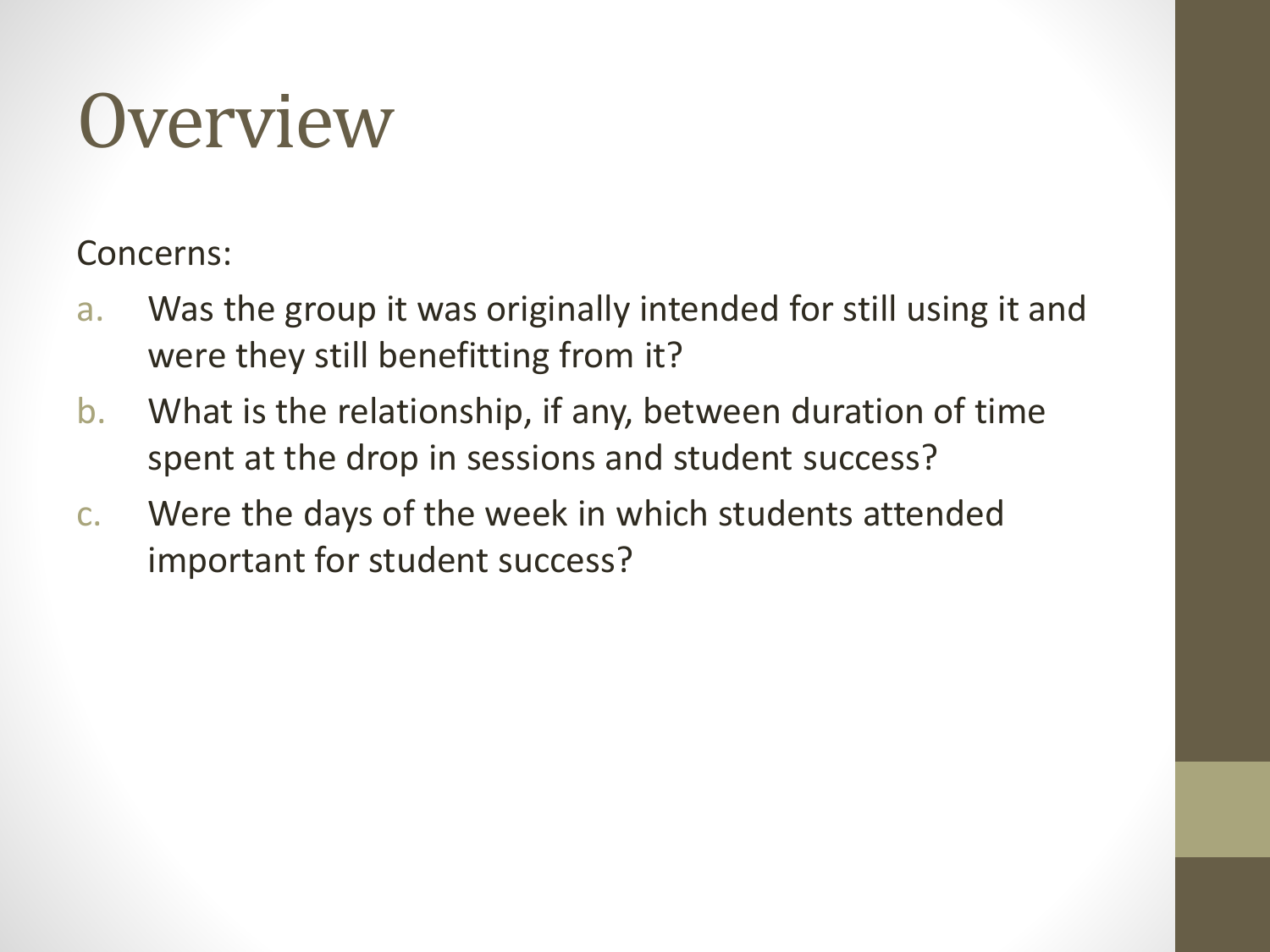#### Literature Review

- Majority of research in this area is of a quantitative nature & looks at impact by considering the success rate of students.
	- Previous MSC research suggests a positive correlation between attendance and mathematics module grades
	- Results suggested support benefited "weak" students and aided student retention
	- However, a significant minority of students most in need of the support do not avail of it.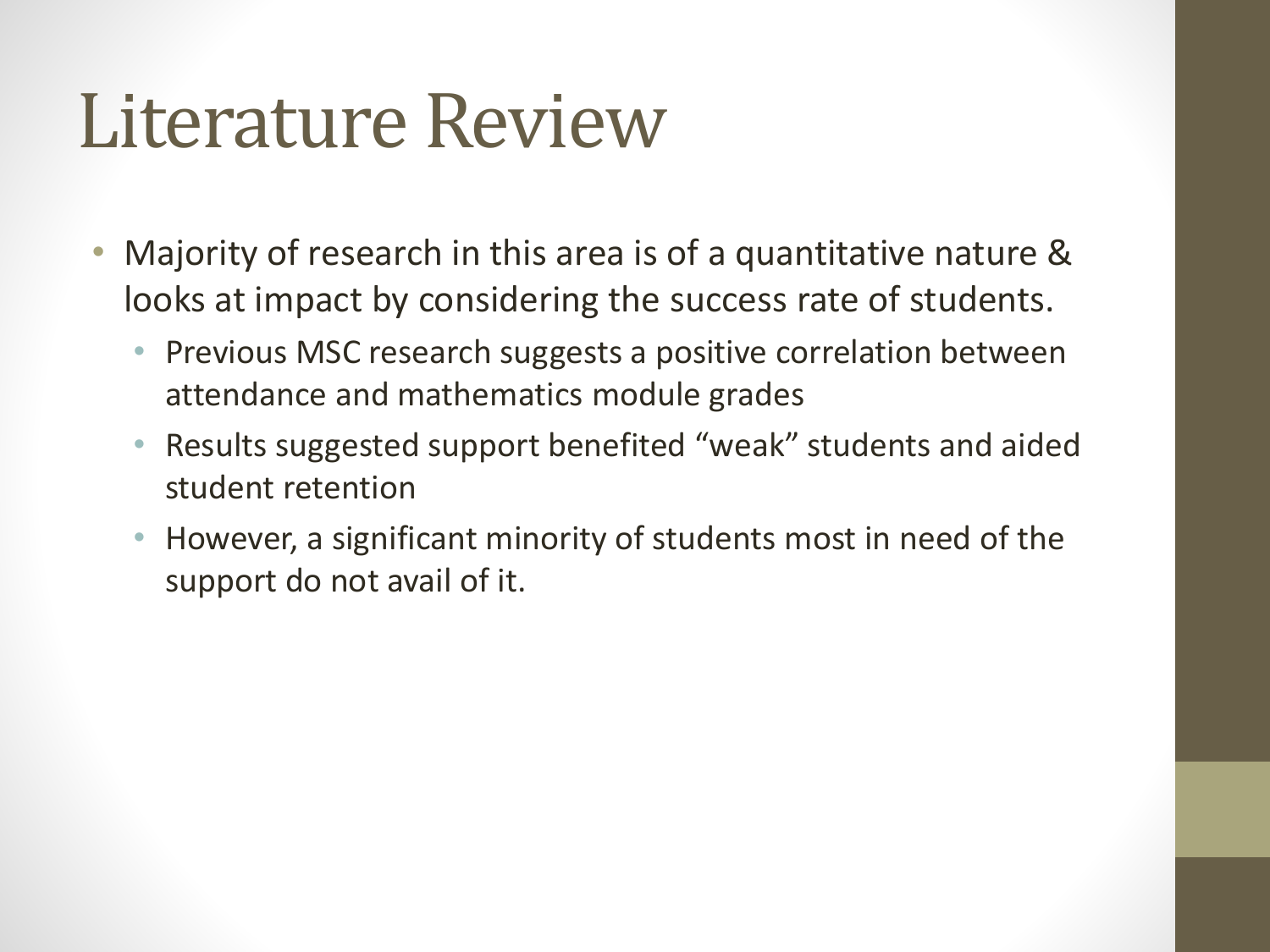# Methodology

How we run our MSC

- 22 hour week term time (24 weeks)
- Open during mid-term breaks & study weeks before exams.
- Any undergraduate student can avail of drop-in service no appointments.
- Deal with problems like:
	- Queries on lecture notes
		- Not understanding Material
		- Notation
	- How to use "mathematical language"
	- Help with problems related to assignment questions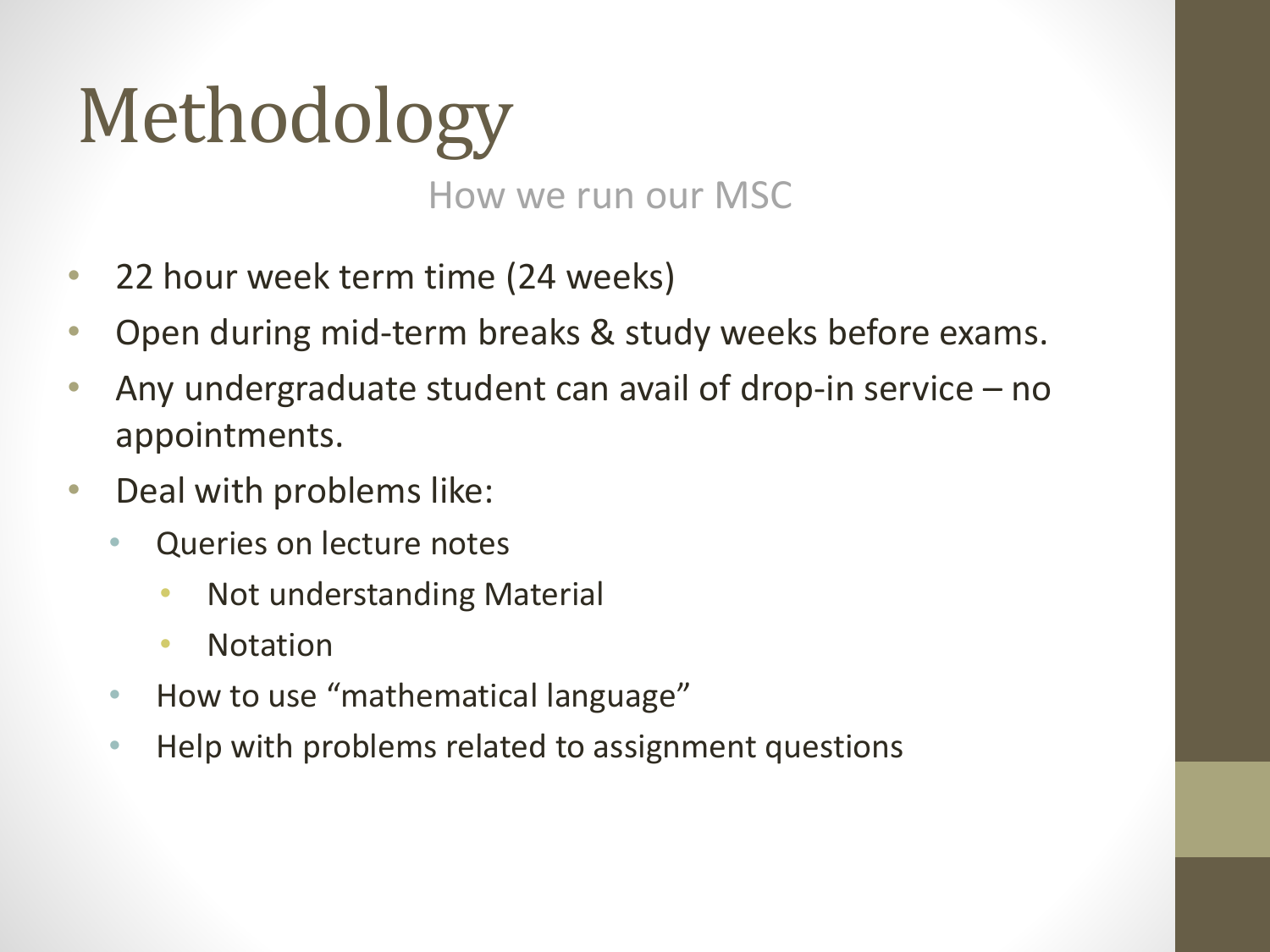# Methodology

The Data

- From MSC:
	- Forms Containing:
		- Student name
		- Student number
		- **Course**
		- Date
		- Additional Comments
	- Duration of visits
- From Department
	- Module results
	- Tutorial attendance
	- Assignments grades
	- Diagnostic test scores
	- Leaving Certificate results (which they provide on diagnostic test sheet)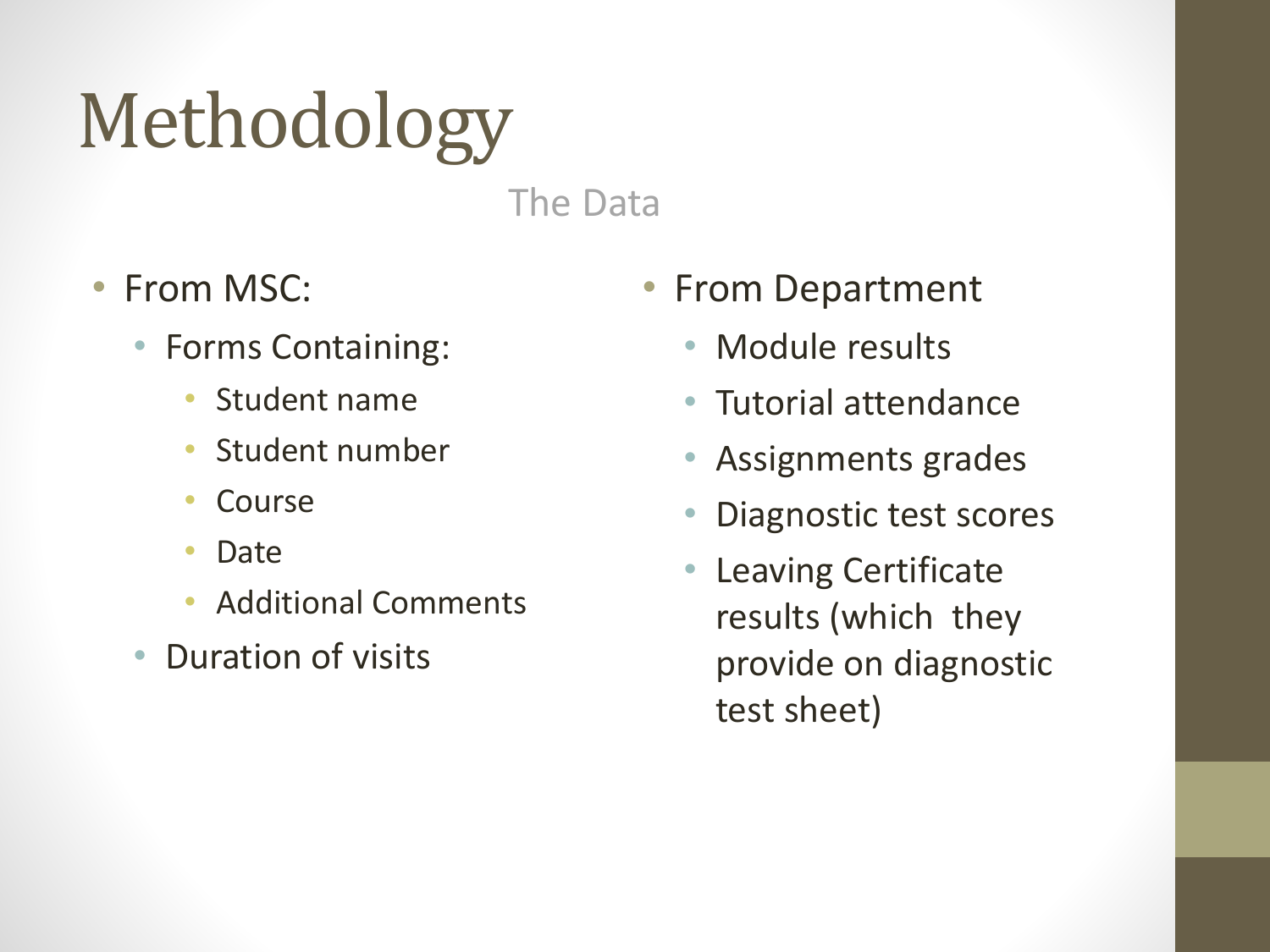## Methodology

What we do with the Data

- Analyse data using SPSS
	- Compare grades of students with similar mathematical background who have different levels of engagement with the MSC.
- Provide brief internal report
- Present summary of results to students at the start of the following year.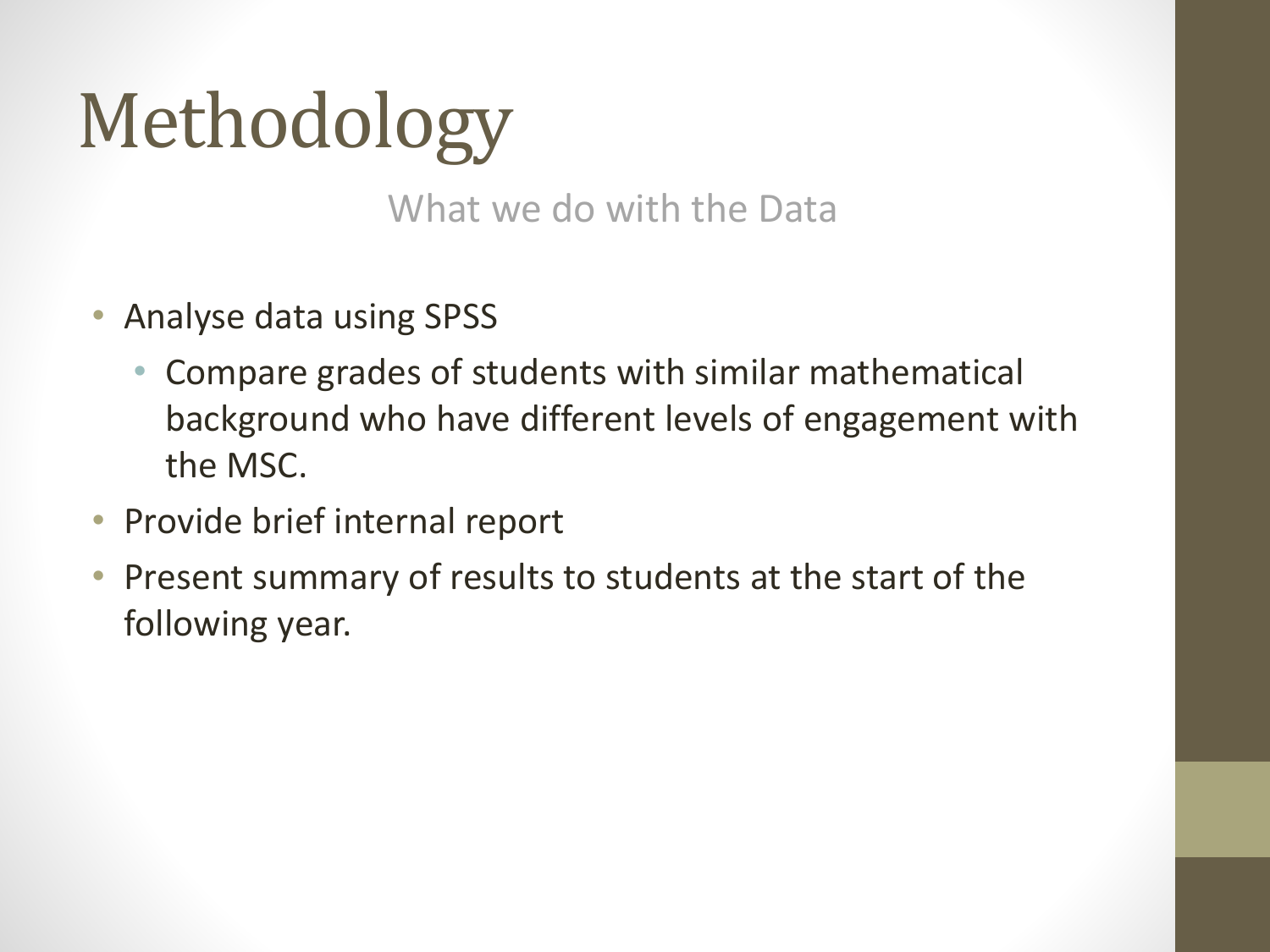#### Number of visits for First Science cohort

#### • Attendance Figures for 2011/12

| <b>At-risk category</b> | <b>Attended once or</b><br>less | Attended more<br>than once | <b>Total</b> |
|-------------------------|---------------------------------|----------------------------|--------------|
| Not at-risk             | 86                              | 126                        | 212          |
| At-risk                 | 58                              | 111                        | 169          |
| <b>Total</b>            | 144                             | 237                        | 381          |

#### • Attendance Figures for 2012/13

| <b>At-risk category</b> | Attended once or<br><b>less</b> | <b>Attended more</b><br>than once | <b>Total</b> |
|-------------------------|---------------------------------|-----------------------------------|--------------|
| Not at-risk             | 60                              | 169                               | 229          |
| At-risk                 | 31                              | 127                               | 158          |
| Total                   | 91                              | 296                               | 387          |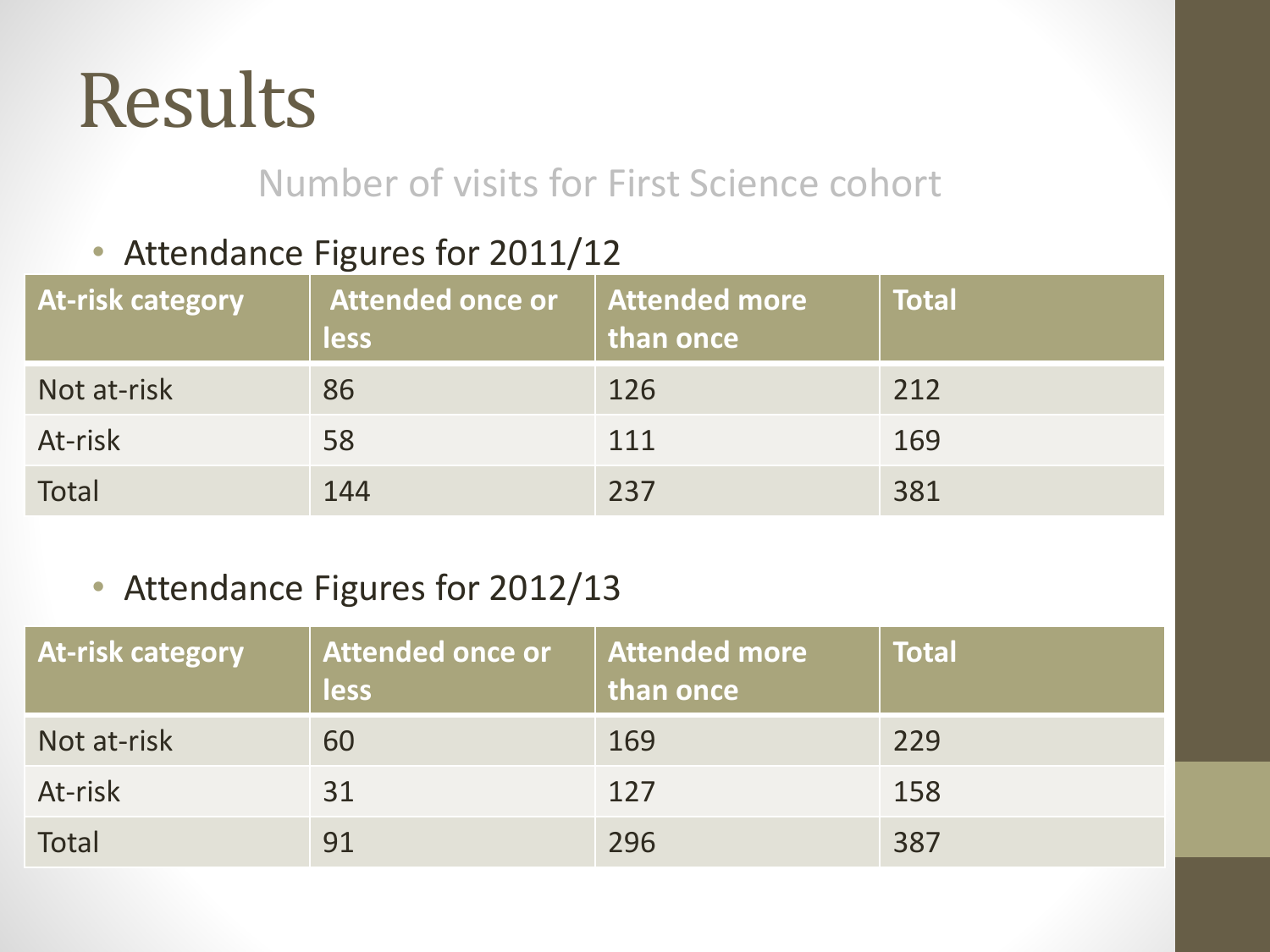- Evidence that the distribution of the number of visits to the MSC was not the same for at-risk and not at-risk groups in 2012/2013 Mann-Whitney U test, p=0.018
- In 2011/2012, there is only slight evidence of a difference between the two. Mann-Whitney U test p=0.06

| Year      | At risk visits | Total Visits |
|-----------|----------------|--------------|
| 2011/2012 | 2068           | 3942         |
| 2012/2013 | 2400           | 5268         |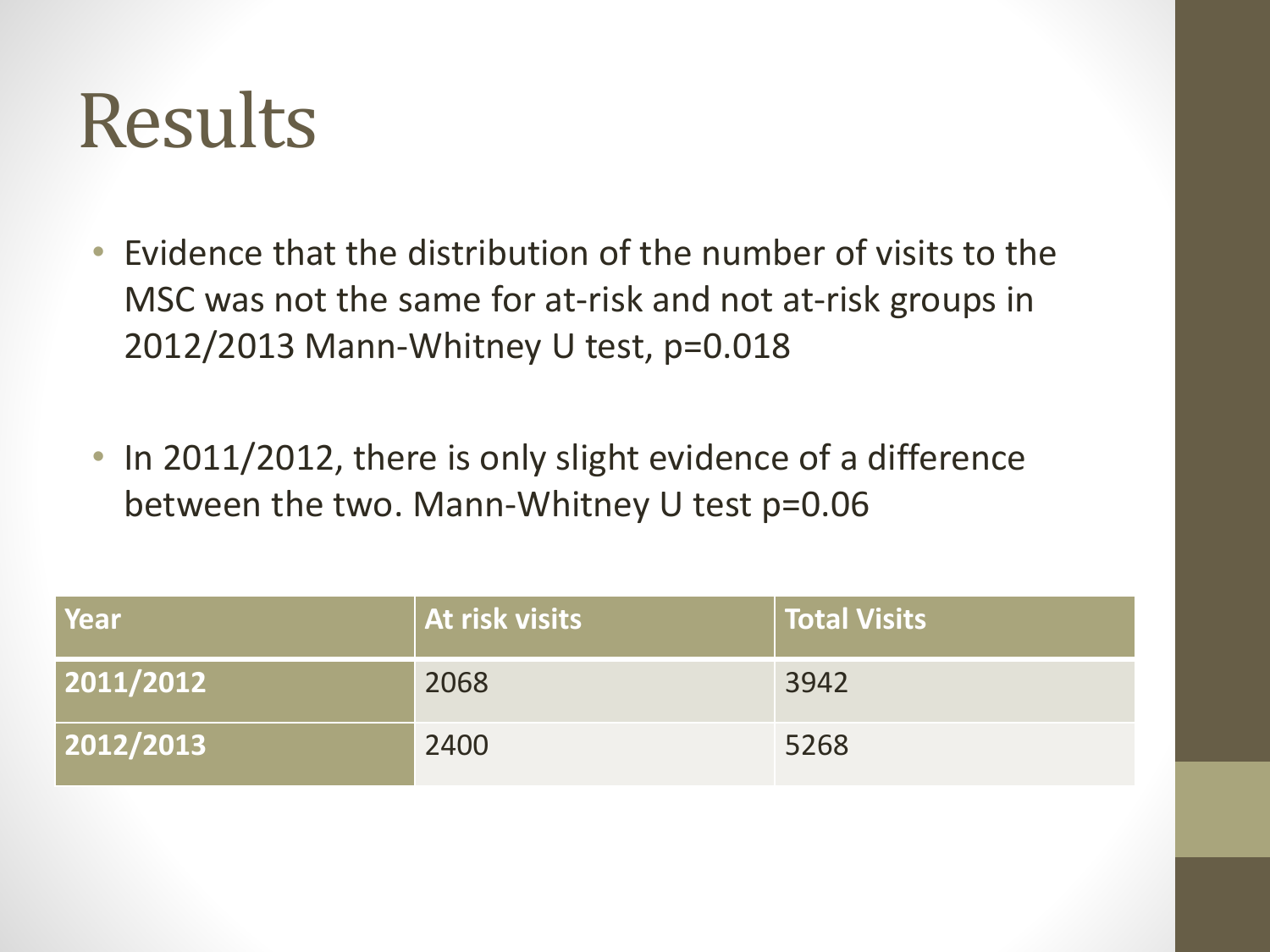

At risk students.

Number of visits to the MSC in 2012/13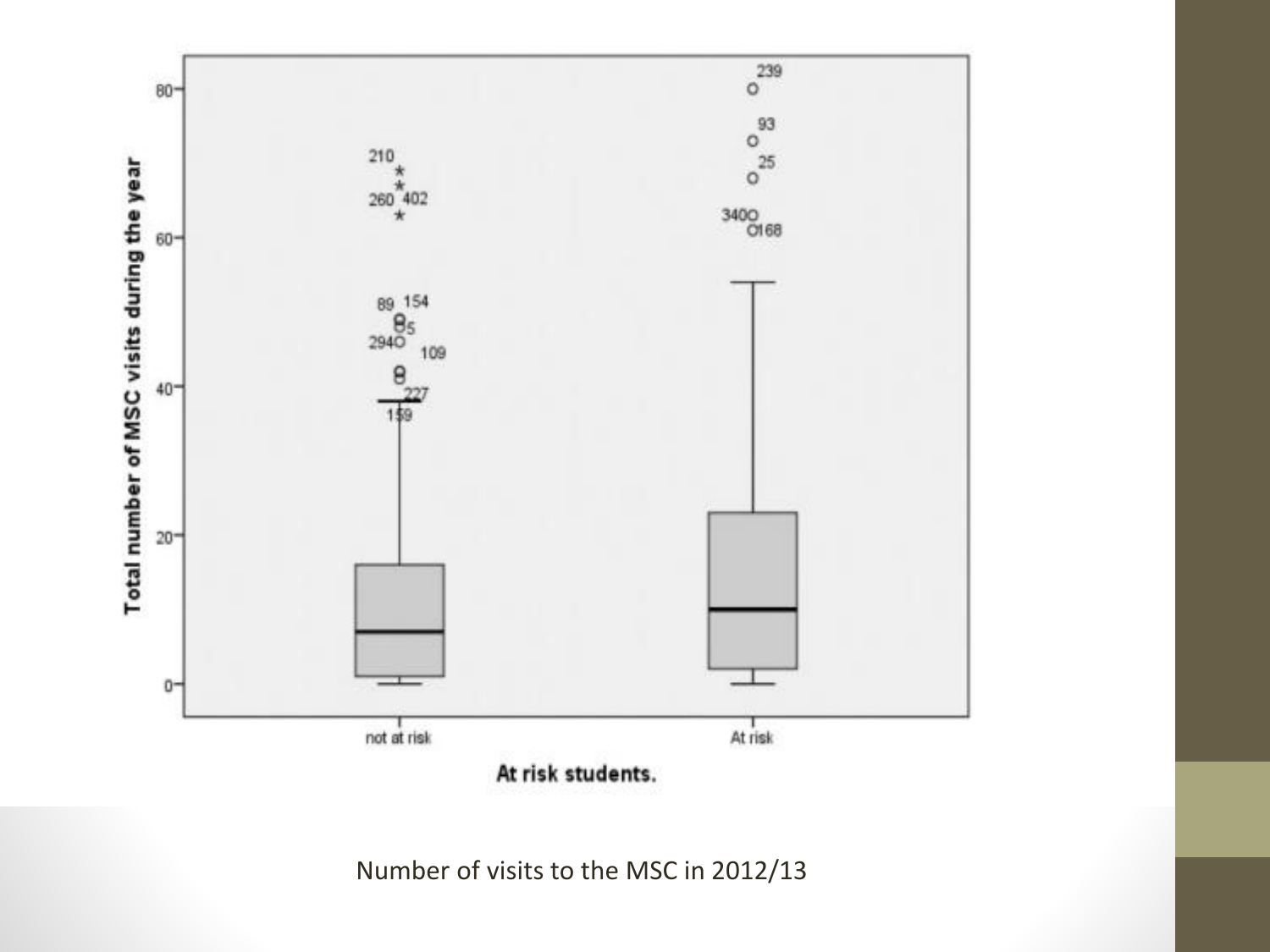

At risk students.

Number of visits to the MSC in 2011/12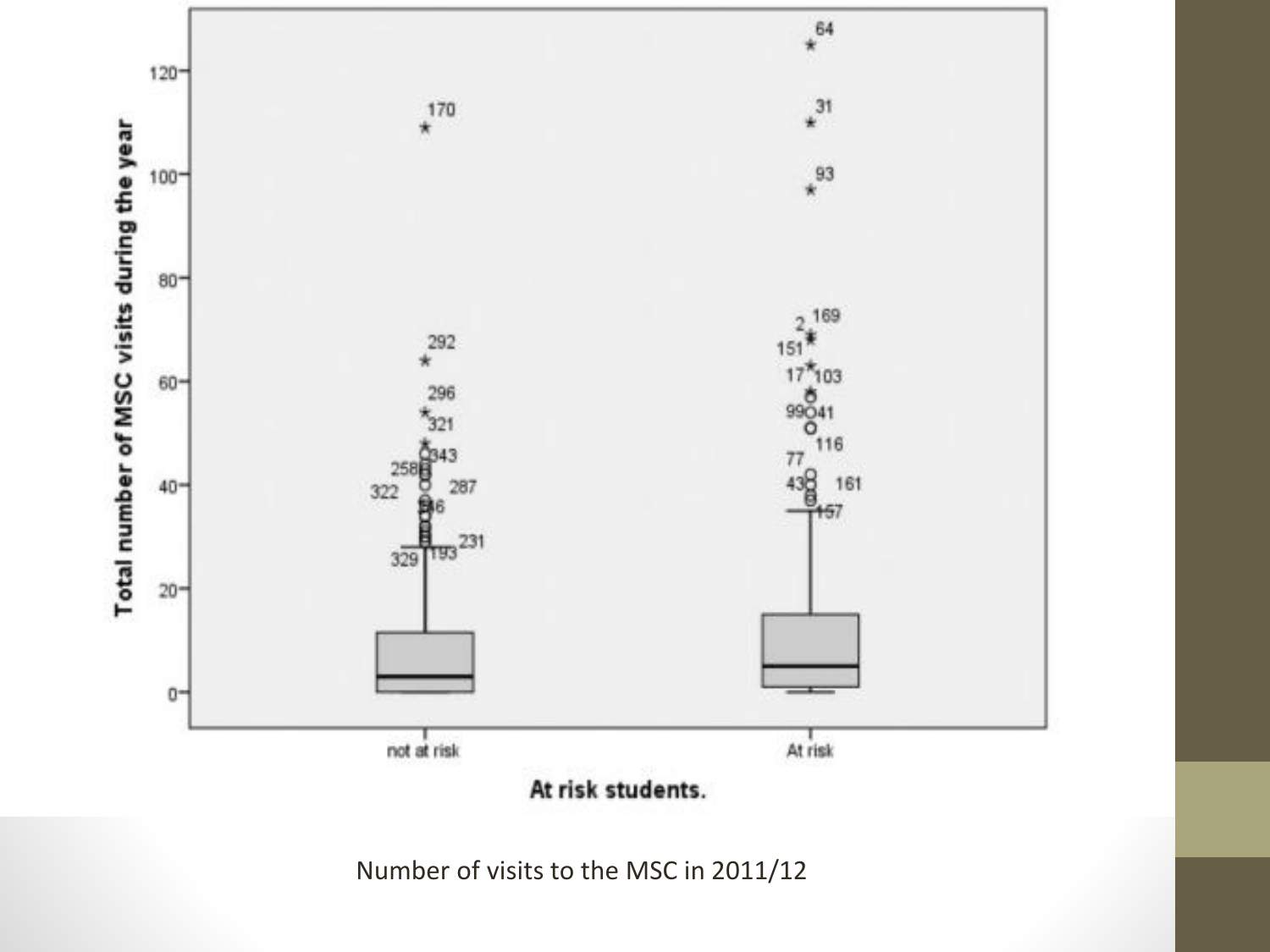#### Duration of visits

- There was evidence that the distribution of time spent in the MSC was not the same for at risk and not at risk students.
	- Mann-Whitney U test, p=0.0017 2012/13
	- Mann-Whitney U test, p=0.0012 2011/12

with at risk students staying longer

• Hours Spent in the MSC

| <b>Group</b>        | <b>Mean</b> | <b>Median</b> |
|---------------------|-------------|---------------|
| At-risk 2011/12     | 15.72       | 5.25          |
| Not at-risk 2011/12 | 10.52       | 2.92          |
| At-risk 2012/13     | 19.36       | 11            |
| Not at-risk 2012/13 | 13.86       | 7.92          |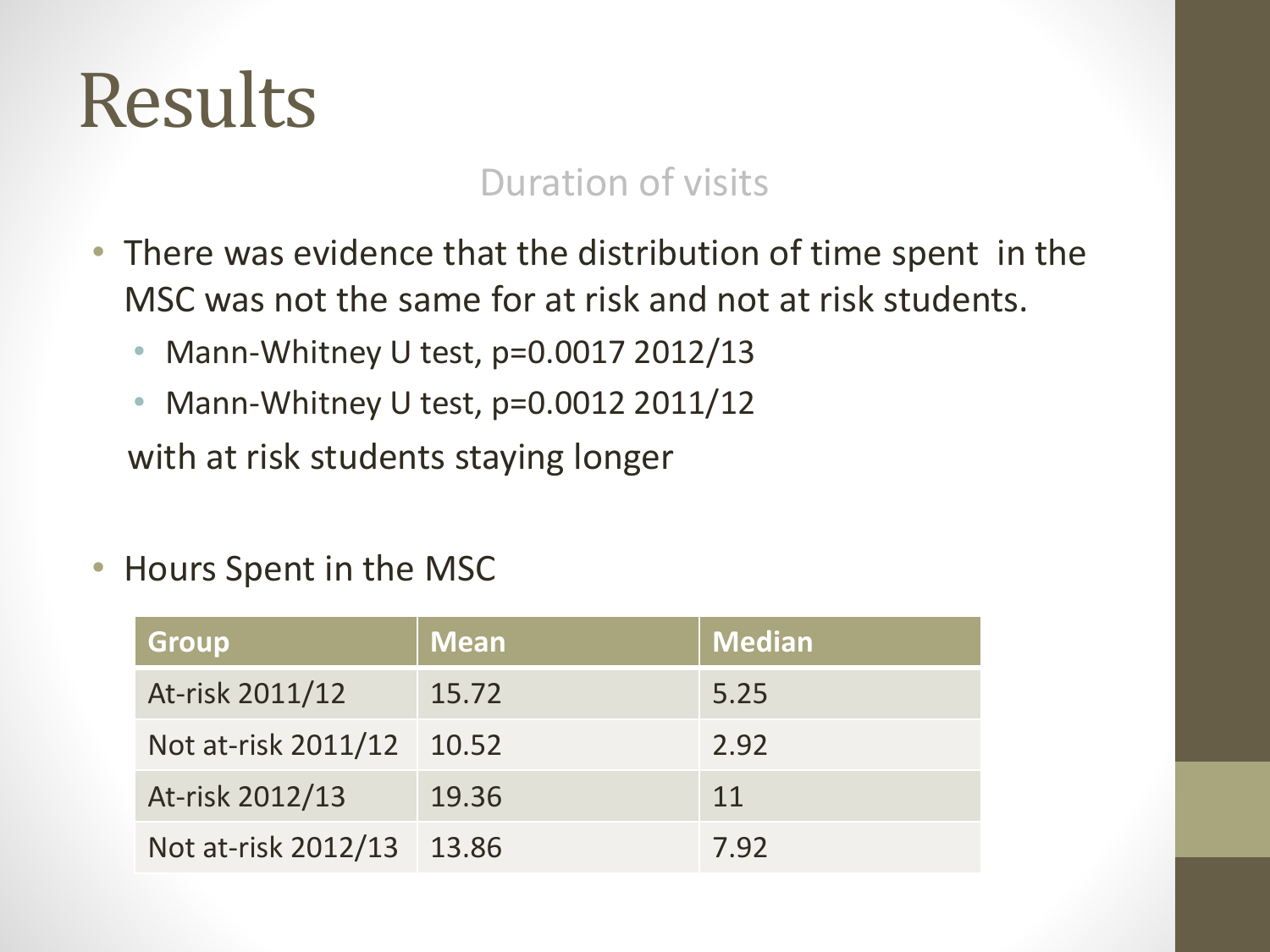#### Days of visits

- Grouped students into those who spent more time:
	- Monday-Wednesday
	- Thursday-Friday
- In 2012/13 At risk less likely than not-at risk to spend more time in the MSC later in the week (chi-square test, p=0.046)
- Majority of both groups spent more time in MSC earlier in the week
	- 82.8% At-risk
	- 73.6% Not at-risk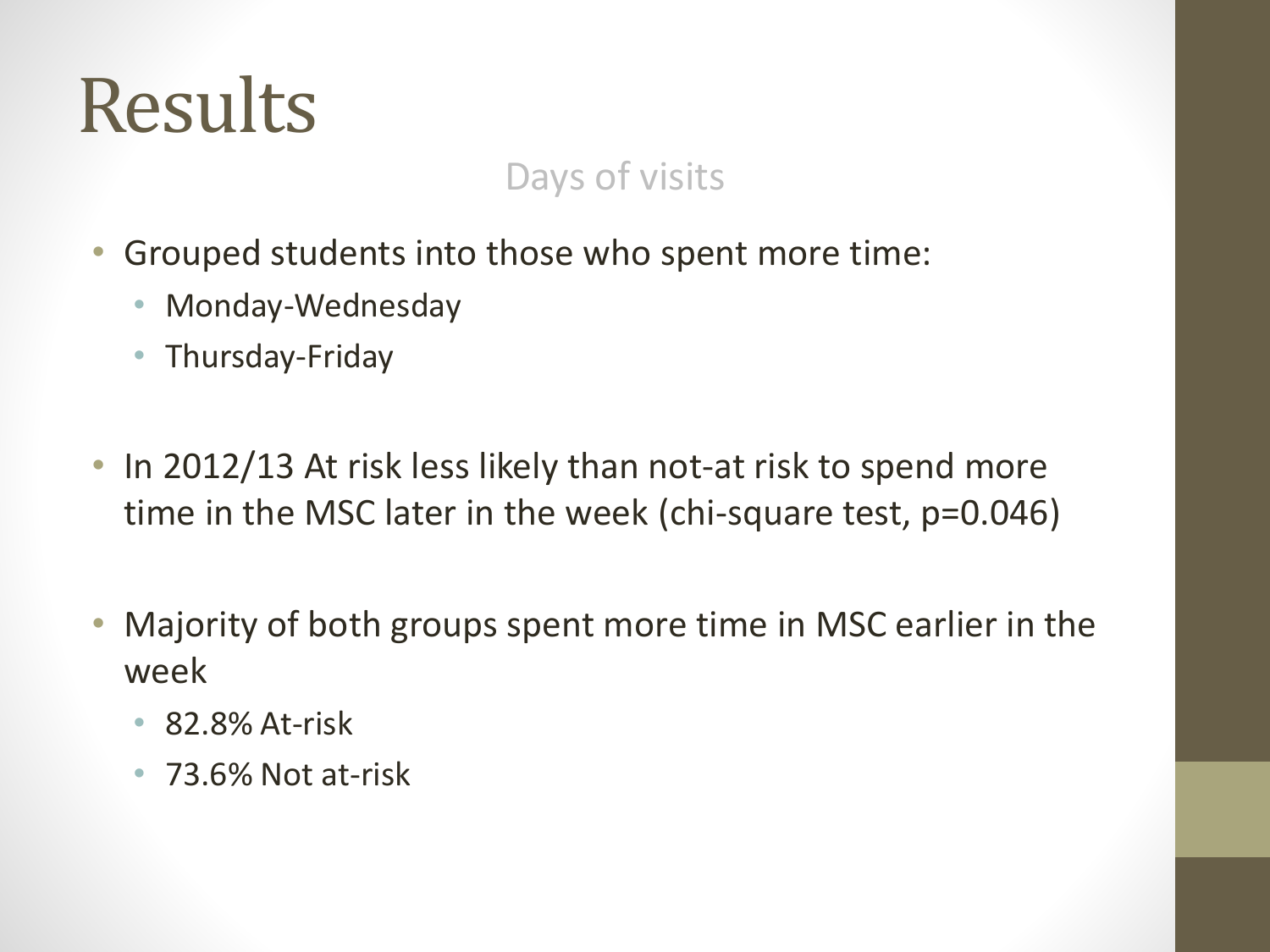- However the proportion of students who successfully passed end-of year examinations in 2012/13 was independent of whether the students spent more time in the MSC earlier in the week
	- Chi-squared test,  $p = 0.75$ , At-risk
	- Chi-squared test,  $p = 0.634$ , Not at-risk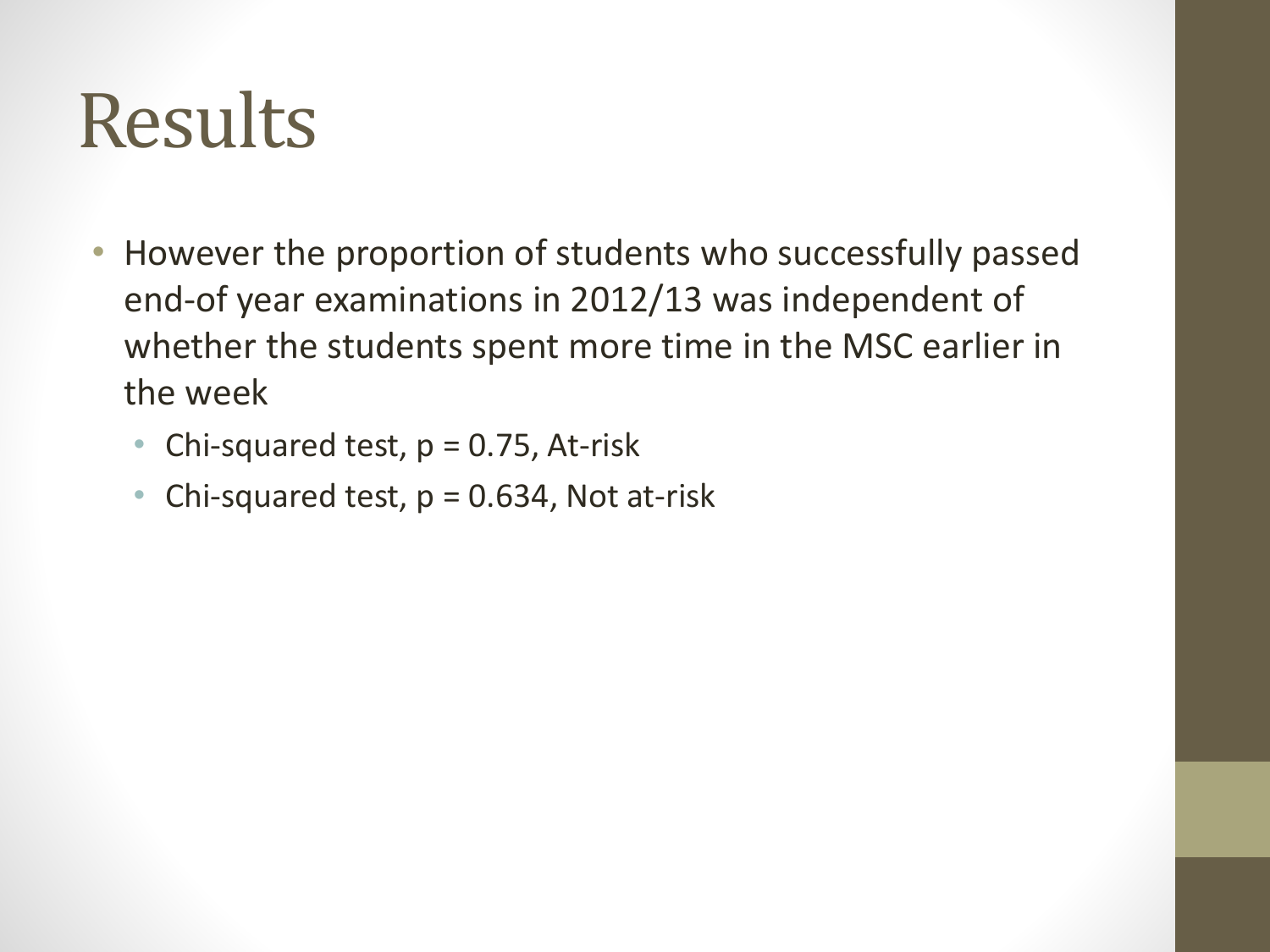Relationship between attendance and grades

• First Year Science students who sat final exams

| Year    | <b>At-risk</b> | $\mid$ Total |
|---------|----------------|--------------|
| 2011/12 | 146            | 340          |
| 2012/13 | 140            | 384          |

- Multiple regression to compare their Overall result and:
	- Leaving Certificate point score
	- Diagnostic Test score
	- Number of visits to the MSC
	- Number of minutes spent in the MSC
- Each predictor variable had significant correlation with Overall Result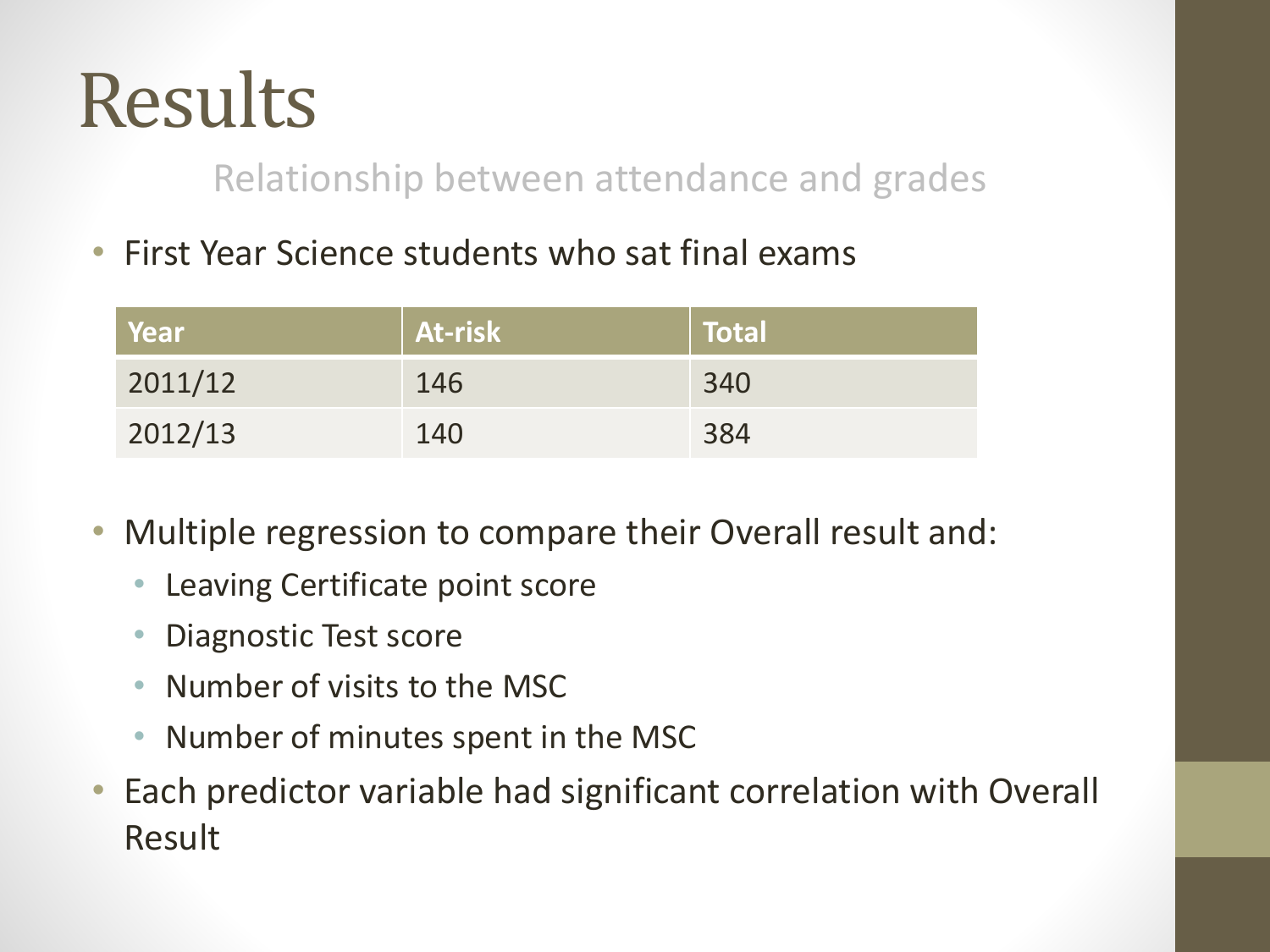Predictors for the Overall Result

- $2011/12$ 
	- Leaving Certificate points
	- Diagnostic test scores
	- Time spent in the MSC
- with  $R^2 = 0.397$
- 2012/13
	- Leaving Certificate points
	- Diagnostic test scores
	- Number of visits to the MSC

with  $R^2 = 0.156$ 

• Variables had positive coefficients in both models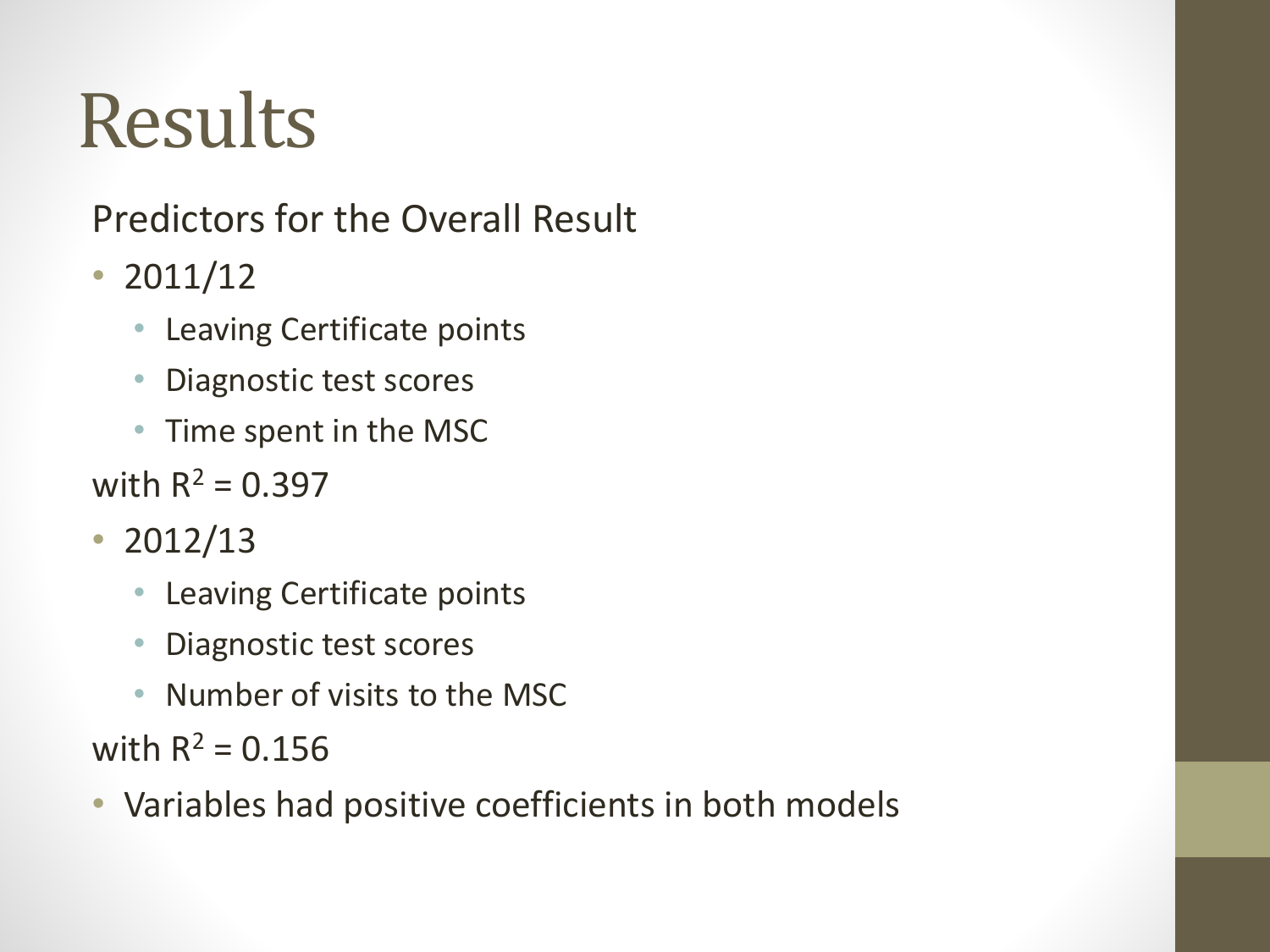### Conclusion/Discussion

- At-risk students were still availing of the MSC
- They were more likely to attend and stay for longer than not at-risk
- At-risk students who attend the MSC do better on average than those who do not.
- Regression analysis showed that
	- Leaving Certificate points
	- Diagnostic test results
	- Number MSC visits (2012/13) or Time in MSC (2011/12)

were predictors for overall result but did not explain majority of variance.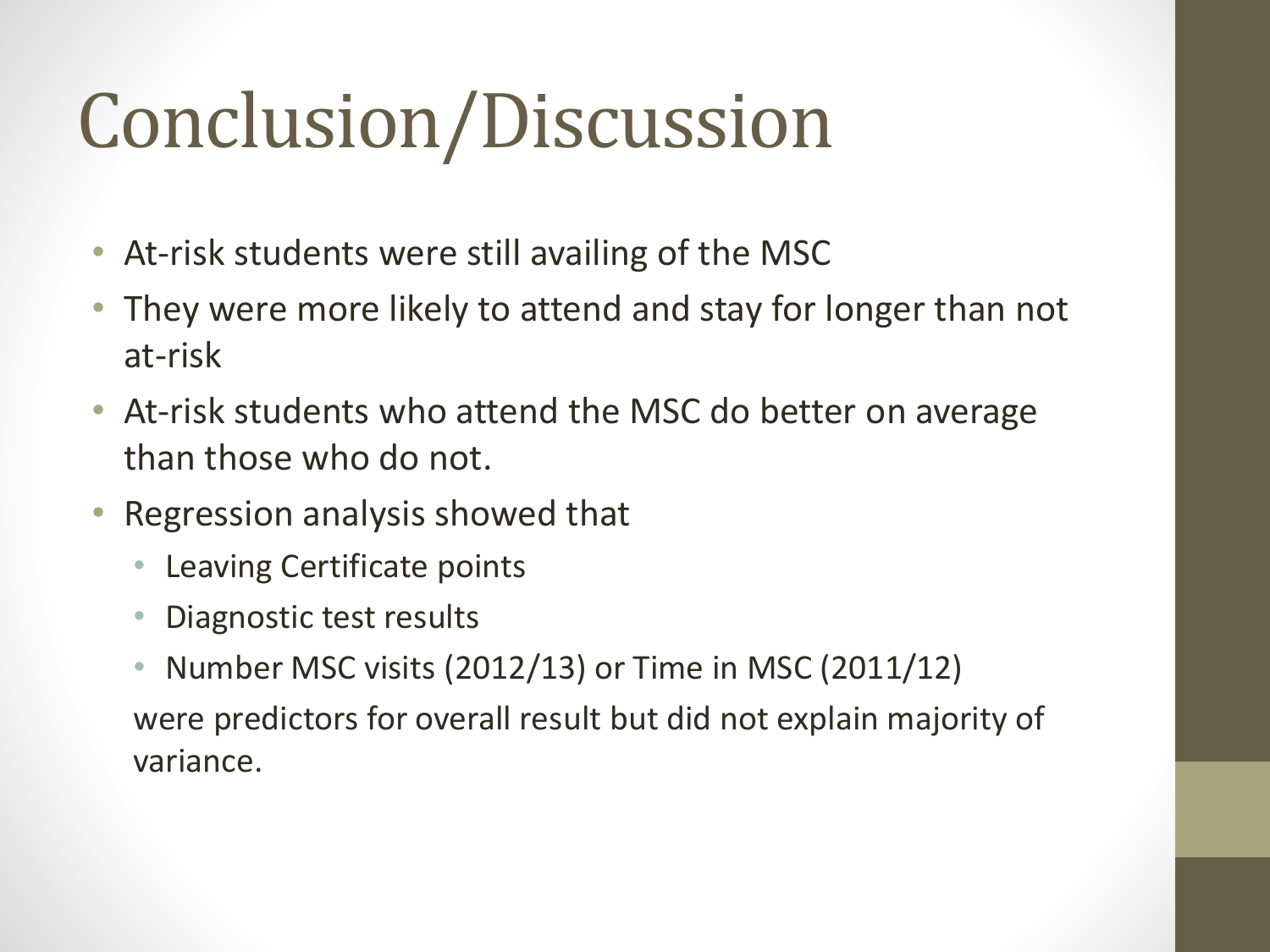### Conclusion/Discussion

- On average, at-risk students spent longer per visit in the MSC than not at-risk (2012/13)
- Pass rates & mean overall result for at-risk students who spend 26 hours or more in the MSC were significantly higher than those who do not
- At-risk students less likely to spend more time in the MSC later in the week
- Did not find any evidence of a relationship between success of students and early/late in the week